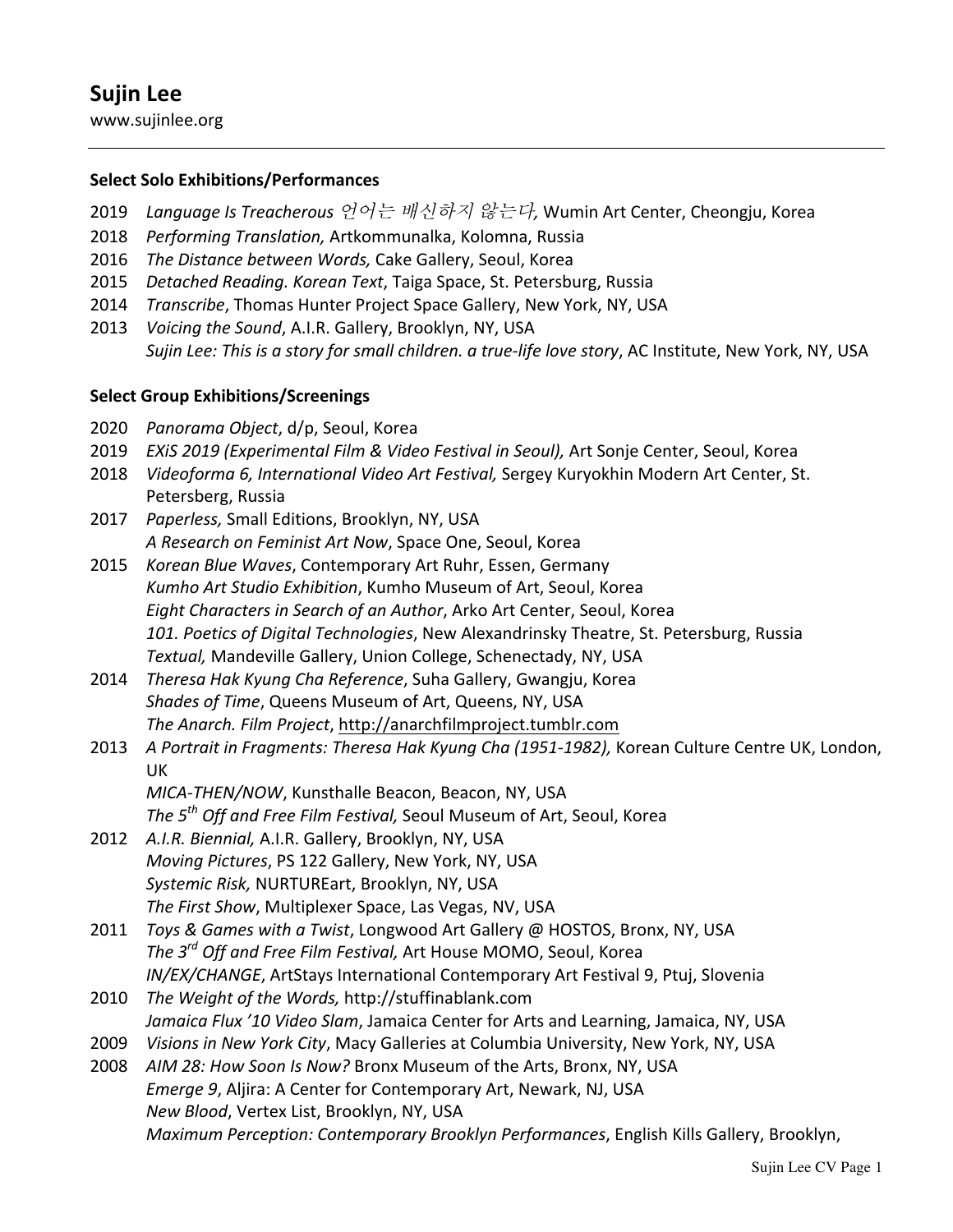NY, USA

- 2007 *Eat Art, Monkey Town, Brooklyn, NY, USA Project Diversity Queens, Queens, NY, USA*
- 2005 *RW II FF, Chung Dahm Video Art Festival, Gallery Demain, Seoul, Korea* Video Series 2005, Goliath Visual Space, Brooklyn, NY, USA time: base: behavior, Boley Gallery, Kansas City, MO, USA *New.Mass.Art, Contemporary Artists Center, North Adams, MA, USA*

#### **Select Performances**

- 2017 *deltitnu-Дельтиту*, Zarya Center for Contemporary Art, Vladivostok, Russia
- 2012 *Si-Ghan*, 8 to 8: State of Creative Emergency, Union Square Park, New York, NY, USA
- 2009 /fa netik 'simbalz/, 40º Phi: Live Art in the Park Series, New York, NY, USA
- 2009 *Enunciated:'Vowel'Shortening,'Consonant'Deletion/Insertion'(In'the'end,'it'cannot'look'like'* ending), Maryland Institute College of Art, Baltimore, MD, USA
- 2008 *Target Language* (with Monica de la Torre), The Bronx Museum of the Arts, Bronx, NY, USA
- 2007 Fast, Eat Art, Monkey Town, Brooklyn, NY, USA
- 2006 *Enunciated:'Vowel'Shortening,'Consonant'Deletion/Insertion'(In'the'end,'it'cannot'look'like'* ending), Brooklyn, Arts Exchange, Brooklyn, NY, USA
- 2008 *The Voice Who Outlived The Image: Excerpts in Progress*, Movement Research at The Judson Church, New York, NY, USA
- 2003 *I Haven't Always Been a Bear* (collaboration with Allison Farrow)
	- Modern Zoo, Portland Center for the Advancement of Culture, Portland, OR, USA
	- FUSE Festival, Here Art Center, New York, NY, USA

S/P/O/R/TS/G/R/A/P/H/I-C/ NUM/B/E/R/ 2/7/5/, Dixon Place @HERE, New York, NY, USA

#### **Awards!&!Residencies**

- 2018 Artist-in-Residence, Proyecto 'ace, sponsored by Art Council Korea
- 2018 Artist-in-Residence, Artkommunalka
- 2018 Wumin-Art-Award
- 2017 Artist-in-Residence, Zarya Center for Contemporary Art
- 2016 SeMA Emerging Artist Supporting Program Grant
- 2014 Artist-in-Residence, Kumho Art Studio
- 2013 Artist-in-Residence, Newark Museum
- 2012 A.I.R. Gallery Fellowship
- 2012 Artist-in-Residence, I-Park
- 2010 Artist-in-Residence, Blue Mountain Center
- 2009 Artist-in-Residence, Millay Colony for the Arts, Robert W. Simpson Fellowship
- 2008 Artist in the Marketplace, Bronx Museum of the Arts
- 2007 Aljira: Emerge, A Career Development and Exhibition Program
- 2003 Jack Goodman Award for Art and Technology
- 2002 The Sidney Kahn Summer Institute at The Kitchen
- 2000 New York Studio Program

# **Talks**

- 2017 Artist Talk, Zarya Center for Contemporary Art, Vladivostok, Russia
- 2016 Artist Talk & Round Table, Cake Gallery, Seoul, Korea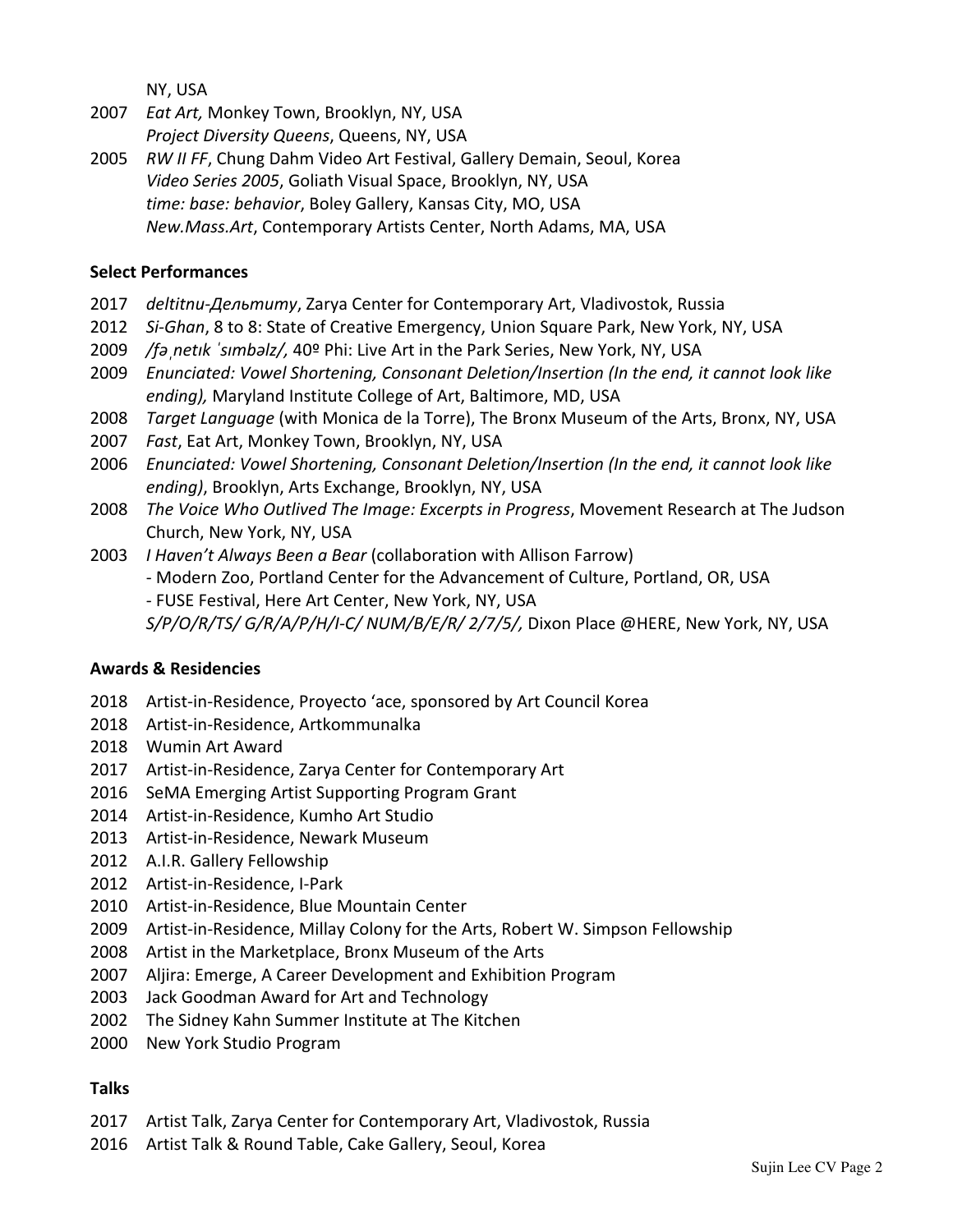- 2015 Artist Talk, Contemporary Art Ruhr, Essen, Germany
- 2015 Artis Talk, Kumho Art Museum, Seoul, Korea
- 2015 Talk & Reading, Arko Art Center, Seoul, Korea
- 2015 Artist Talk, Taiga Gallery, St. Petersburg, Russia (via Skype)
- 2014 4:20 Radio Reading, The Book Society, Seoul, Korea
- 2014 Artist Talk, Columbus State University, Columbus, GA
- 2013 *Three Artists on Language*, A.I.R. Gallery, Brooklyn, NY
- 2013 Artist Talk, Newark Museum, Newark, NJ
- 2012 Visiting Artist Talk, Maryland Institute College of Art, Baltimore, MD
- 2009 Artist Talk, Maryland Institute College of Art, Baltimore, MD
- 2008 Panel for New Media Fesitval in Seoul's Media Artist Symposium, Seoul, Korea
- 2007 Visiting Artist Talk, Carroll Community College, Westminster, MD

# **Panels!&!Jurors**

- 2014 Juror for BRIO Award 2014 (Media Arts)
- 2013 Juror for Moving Image, 2013 Season, I-Park
- 2012 Juror for Visual Arts, 2012 Season, Millay Colony for the Arts
- 2008 Panel for New Media Festival in Seoul's Media Artist Symposium

### **Published!Work**

**Discussing Theresa Hak Kyung Cha's Art, co-author, Book Korea, 2013** "Target-Language,"-(collaboration-with-Monica-de-la-Torre)-*Public'Domain,* Roof,-2008

# **Bibliography**

*불한당들의 세계사-텍스트와 예술* (conversation with Minhwa Yun), Monthly Art Magazine (월간미술) July Issue, 2020 Exhibition-catalogue,-*Language'Is'Treacherous'*언어는 배신하지 않는다 (essay-by-Lee-Nara),-2019 *Artkommunalka 2019,* 2019 *Paperless* (Essay by Nicole Kaack), Small Editions, 2017 Exhibition catalogue, *The Distance between Words* (essay by Minhwa Yun), 2016 Shim, Harrie. "Sujin Lee Solo Exhibition *The Distance between Words*," Kyunghyang Shinmun, July 18, 2016 Exhibition-catalogue,-*Korean'Blue'Waves*,-2015- Exhibition catalogue, *Kumho Art Studio Exhibition* (essay by So-young Moon), 2015 Park, Junghwan. "Translating a Young Master," News 1, August 18, 2015 Exhibition catalogue, *Eight Characters in Search for an Author*, Arko Art Center, 2015 Exhibition-catalogue,-*101.'Poetics'of'Digital'Technologies*,-2015 O'Kane, Paul. "Curating the Legacy of Theresa Hak Kyung Cha," Third Text, Routledge, Vol.29, Nos. 1-2, 31-46, 2015 Interview, 365 Artists 365 Days Project, Feb 16, 2015 Griffin, Amy. "Text Appeal," Times Union, Albany, NY, January 15, 2015 Exhibition-catalogue,-*Mot'Juste*, Union-College,-2015- Interview, Les Femmes Folles, 2013 Lee, Garam. "A Portrait in Fragments," Women News, No.1260, Oct 19-25, 2013 Carroll,-Brendan S.-"Risky-Business,"-*Hyperallergic*, Feb-24, 2012 Exhibition catalogue, Jamaica Flux '10, Jamaica Center for Arts and Learning, 2010